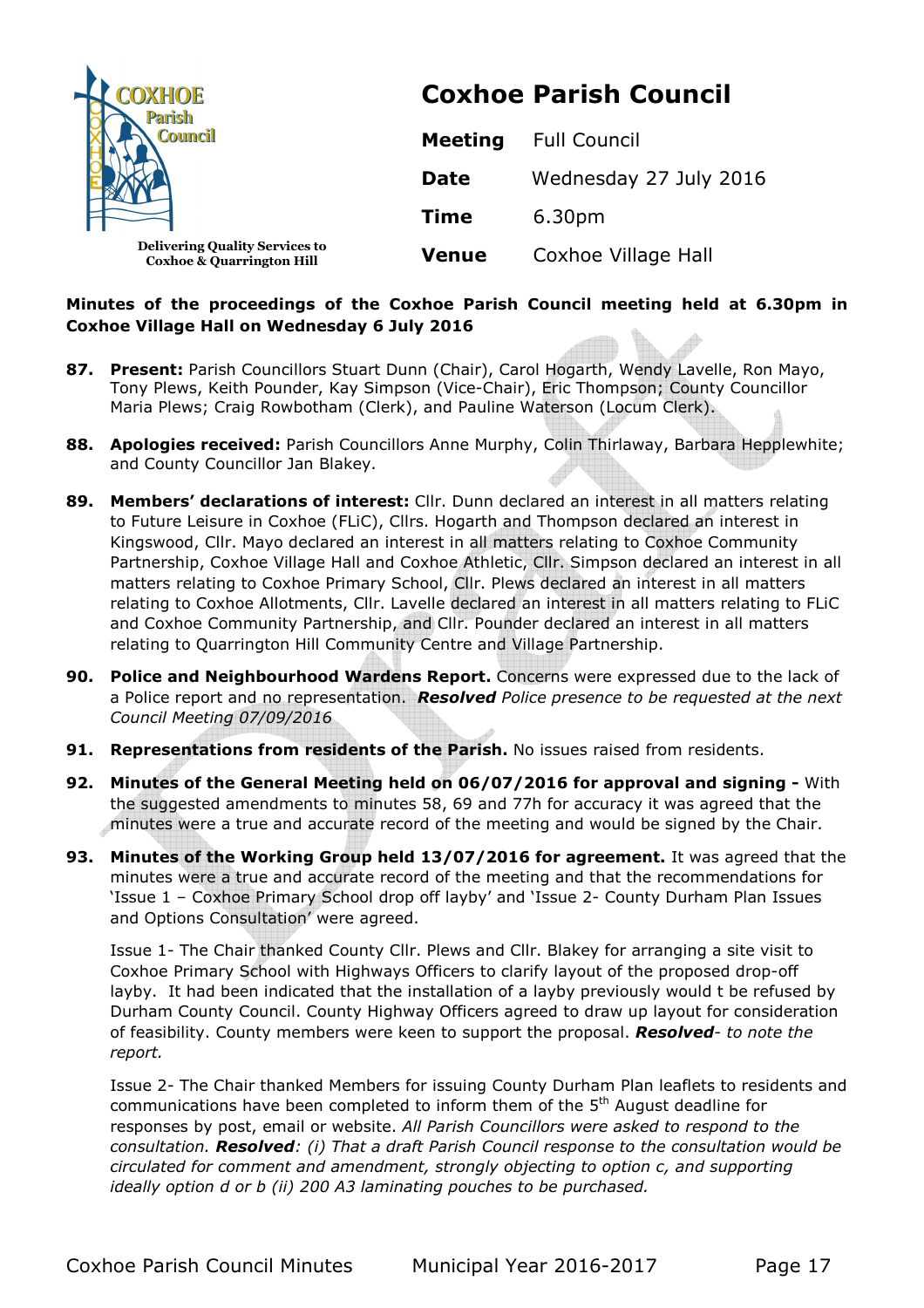# **94. Clerk's Report on matters raised in previous month and progress**

Pauline Waterson (Locum Clerk) asked the Members if they wanted to ask any additional questions or matters arising. Nothing was raised. The report was noted.

- **95. Recruitment update** New employees were confirmed. Craig Rowbotham has been appointed as Clerk starting 26/07/2016. Brian Hall has been appointed as Community Engagement Officer with an estimated start date in September (to be confirmed). Ian Thompson has been appointed as Youth Worker. Lucy Dunbar and Rachel McGregor have been appointed as Auxiliary Youth Workers. Elaine Thompson was not successful, but was offered a potential future opportunity when the service grows.
- **96. Durham County Councillors update** County Cllr. Plews raised the issue that Durham County Council will face further financial cuts due to the BREXIT vote, meaning that guaranteed EU funding will be withdrawn. It has been indicated that this disruption in funding would disrupt the devolution deal. There is an expectation that the UK Government should subsidise the shortfall in EU money, however this is doubtful. The Durham County Council Cabinet had a special meeting to discuss the budget.

Cllr. Hogarth asked if the footpath at the entrance to Quarrington Hill can be reinstated, as there are a number of issues including a concealed sign due to overgrown foliage and footpath in unsuitable condition after BT works. County Cllr. Plews to follow up. *Resolved-County Cllr. Plews to investigate reinstating of the footpath at the entrance to Quarrington Hill.* 

# **97. Children and Young People Services Report, youth provision update and financial arrangements.**

Cllr. Lavelle updated the members that 8 young people turned up at the leisure centre and feedback was that it was a good session. The young people were all engaged in the sessions. Ian (Youth Worker) ran three session inductions with the new Youth Auxiliary workers. Inductions have been performed with them.

No report was issued by Amanda Hitchens, CYP Services Coordinator.

The Chair said that the service is going in the right direction.

Cllr. Pounder raised concerns that there had been poor attendance in Quarrington Hill and questioned if the young people were interested. Cllr. Lavelle said that it needed to be given time and to review. Cllr. Hogarth reminded the members that the times will change to improve attendance and will move from 4.30-6pm to 6.30-8pm as requested by young people. *Resolved- The Clerk to work with Amanda to devise systems to record income and deposit funds.* 

- **98. Members' reports from meetings attended** None were presented.
- **99. CDALC and EDRCAAP -** Cllr. Hogarth reported that changes the localism act are being investigated, regarding proper sanctions for standards. She also reported that the Crime Commissioner was providing funds, training and policies for Body cam which will be further discussed in item 24.

# **100. Community Reports**

- **a) Quarrington Hill Community Centre** No report
- **b) Quarrington Hill Front Street Regeneration Group -** David Hepple agreed his first quote, works to re-level the Quarrington Hill Entrance stone, work will be completed in August.
- **c) Coxhoe Community Partnership** The website is now live the Chair thanked Ian Forster for his work on this. Ian provided feedback on the functionality of the new website. 30 bags of litter were collected at the latest litter pick.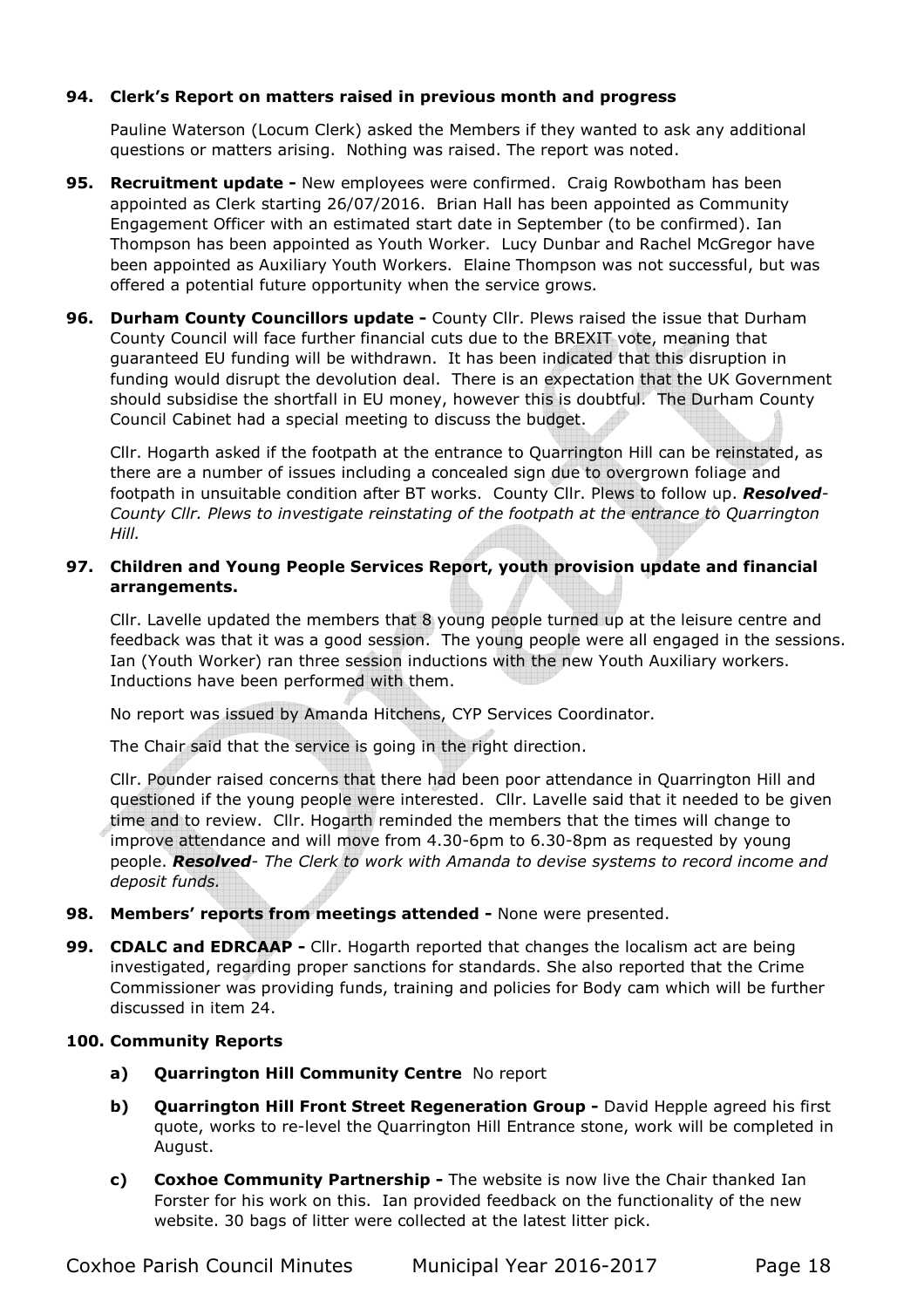- **d) Coxhoe Village Hall** Meeting took place last night. Caretaker interviews have been held. Playgroup funding has been sought for equipment and a new kitchen has been installed and a new vending machine has been agreed.
- **e) Active Life at Coxhoe** No report provided.
- **f) Youth Strategy Group** The group has not yet met.
- *g)* **Kingswood Community Partnership** There has not been a meeting, but there are ongoing arboriculture issues. Currently a good contact has been made with the Forestry Commission who are advising on the diseased Goat Willow. Some issues have been raised by Cllr. Pounder and Cllr. Mayo with regard to overgrown grass especially around seating areas. *Resolved Cllr. Pounder/Cllr. R Mayo to inform, by email, County Cllr. Plews to resolve the issue.*
- **h) Quarrington Hill Allotments** Cllr. Plews updated the group on the current allotment allocation. Plot 5 has been allocated to a young couple and there is one more plot to be allocated. It has been agreed by the Parish Council that the final plot be allocated to an allotment holder.
- *i)* **Coxhoe History Group** Response to Heritage England to be prepared.

# **101. PP2 -** Report not provided

- **102. Neighbourhood Plan and consideration of draft responses to County Durham Plan**  Discussed the County Durham Plan and the efforts being made to inform the residents of the 5<sup>th</sup> August deadline. Discussion took place on the option that is best for the Parish in light of the responses to Neighbourhood Plan so far. The Members discussed how proposals 2 (sustainable communities) or 4 (wider dispersal) would be the best options for Coxhoe. *Resolved (i) to strongly object to Option 3 and favour option 2 (sustainable communities) or 4 (wider dispersal) which would be the best options for Coxhoe (ii) The Chair to draft a communiqué detailing the Parish Council's rationale for promoting these two options.*
- **103. Speed humps at Cornforth Lane** Cllr. Simpson updated the Members as she sought advice from Durham Constabulary about the legality of filming perpetrators who are continuing to go though no entry signs etc. She was advised that filming land owned by the County Council or privately was not legal. This advice needs to be confirmed because the Members believe that filming will reduce this behaviour. *Resolved Cllr. Simpson to confirm advice given.*
- **104. Land Transfers** The Chair advised that the final deeds for execution were awaited from the Council's solicitors and that these would hopefully be executed soon. A formal resolution by Coxhoe Village Hall was awaited on the transfer and lease of the building.
- **105. Flagpole Installation** Cllr. Mayo has spoken to suppliers for initial costs. Prices range between £700 and £1000. It has been recommended that a fibreglass flagpole be installed. There is also a range of flags available, which range in cost. Cllr. Mayo described the preferred location being between the road/public footpath and the war memorial, outside Coxhoe Village Hall. The Chair asked if the site would be suitable. In principle Members would like to install the flagpole. *Resolved Delegated to Cllr. Mayo and the Clerk to source suitable flagpole. County Cllr. Plews to check services locations in the area for intended installation.*
- **106. Armistice Day 2016** This year this service will be led by the Parish Council. This has been delegated to a working group to make preparations for Armistice Day. A bugler has been engaged. Cllr. Mayo and Cllr. Hepplewhite to coordinate and all Members are keen to support. The Chair suggested that all fayres are planned and coordinated in Coxhoe, so it could become a festival month in June and July. Cllr. Mayo suggested for future events that a sound system be purchased. *Resolved (i) An open working group be established and supported by CPC (ii) The Clerk to explore purchasing or hiring and external sound system.*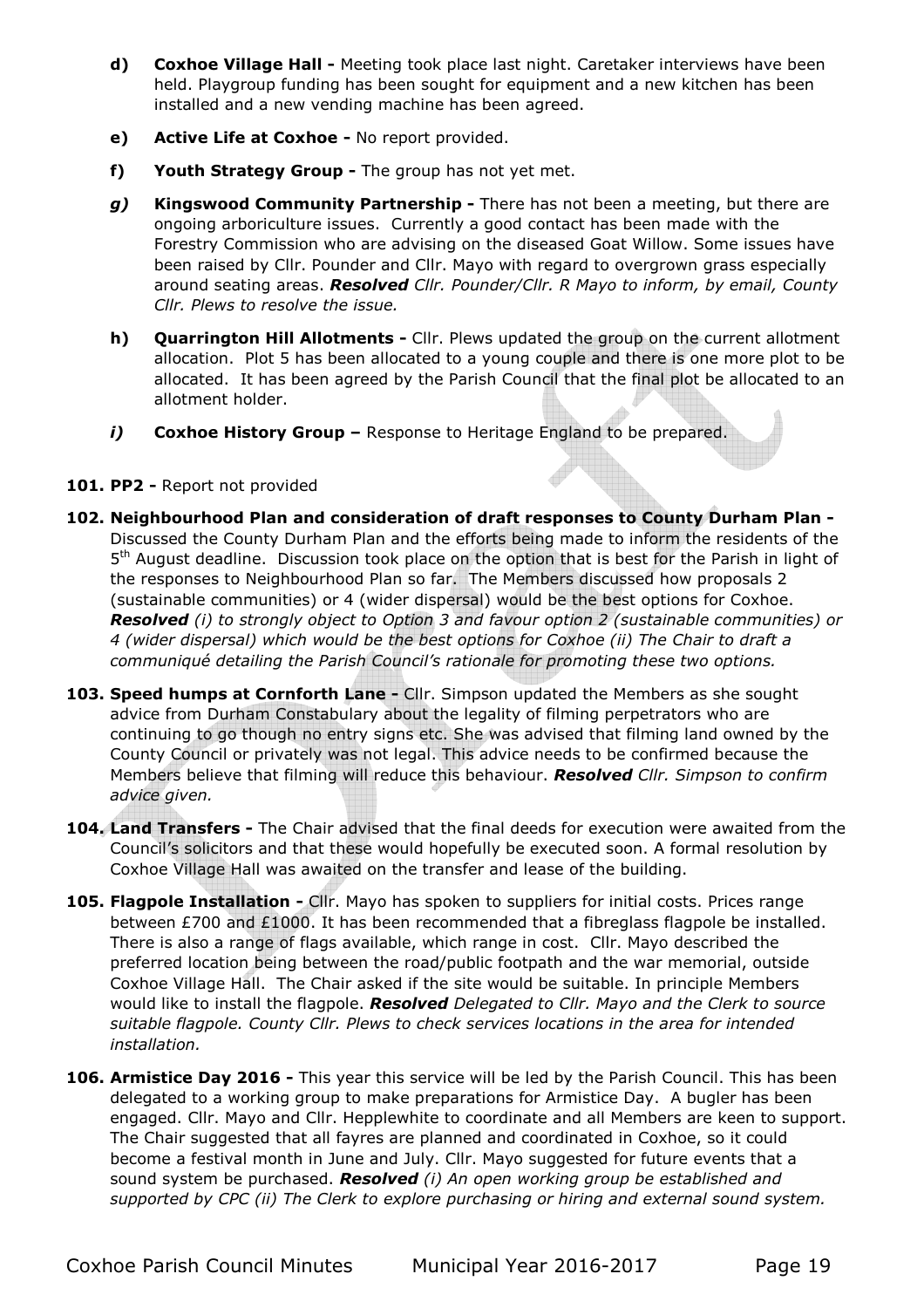**107. Correspondence for information and action -** There has been an unresolved complaint about the village church yard. *Resolved The Clerk and Cllr. Simpson to respond to the resident.* 

### **108. Clerks reports**

- **a) Payroll Options Resolved**: (i) Proposals from report were considered by Members and delegated to the HR Committee. HR Committee also to review the ways suggested to manage payroll in the future**,** (ii) to pay all staff by the last working day of the month, (iii) once staffs' contracts and terms and conditions are confirmed, then their monthly salary does not need to be published but noted at each monthly Parish Council meeting going forward, (iv) All timesheets should be submitted to the Clerk for payment before the end of the month  $(25<sup>th</sup>$  of each month).
- **b) Virus software** *Resolved The Clerk to purchase new software for all Parish Council owned computers ensuring value for money.*
- **c) Insurance update** The Locum Clerk updated the Members on the lease situation for the Village Hall. She suggested that the lease should be amended and the contents insurance should be in their name. It was agreed that the Parish Council is responsible for building insurance and own contents. The Village Hall Association should be responsible for their own contents insurance. *Resolved The Clerk to send the outlined contents schedule for the Village Hall to the insurer.*
- **d) Lone Worker Policy** Members reviewed the submitted paper by the Locum Clerk and discussed its contents. It was made clear the HSE guidance needs to be adhered to by the Parish Council. *Resolved Delegated to HR Committee to follow up and investigate possible funding from Crime Commissioner to purchase lone working safety equipment.*
- **e) Member/Officer protocol** Policy has been endorsed and will be adopted by the Parish Council. *Resolved The Clerk to send and disseminate.*
- **f) Officer code of conduct** Policy has been endorsed and adopted by the Parish Council. *Resolved The Clerk to disseminate to staff.*

#### **109. Finance**

- **a) Payments for approval** -Parish Council Members approved payments **scheduled** below.
- **b) To agree the Bank Reconciliation -** It was agreed that the Clerk will be named on the account to be able to process payments on behalf of the Parish Council.
- **c) External Audit update** An initial External Audit Report has been received, with a few requests for further information. There may be a requirement for a risk assessment document to be sent to the external auditors. *Resolved The Chair and the Clerk to review.*
- *d)* **Christmas provision and revised planting arrangements -** It was suggested that the council investigate planting wild seeds in the green spaces around the villages. *Resolved The Chair to enquire with Durham County Council about the possibility of this planting scheme.*

# **110. Office furniture, IT, stationary, office equipment, security and hospitality equipment**

- **a) Furniture** The Parish Council office needs to move away from fixed furniture so the room can be adaptable for the needs of both the Parish Council and the Village Hall. *Resolved The Clerk to explore possibilities.*
- **b) IT** *Resolved The Clerk to purchase two computers for new members of staff and one mobile phone.*
- **c) Stationary**: *Resolved The Clerk to make a major stationary order purchase. Also to purchase some secure storage and a fire safe for bank account details.*
- **d) Hospitality** *Resolved The Clerk to purchase required equipment.*